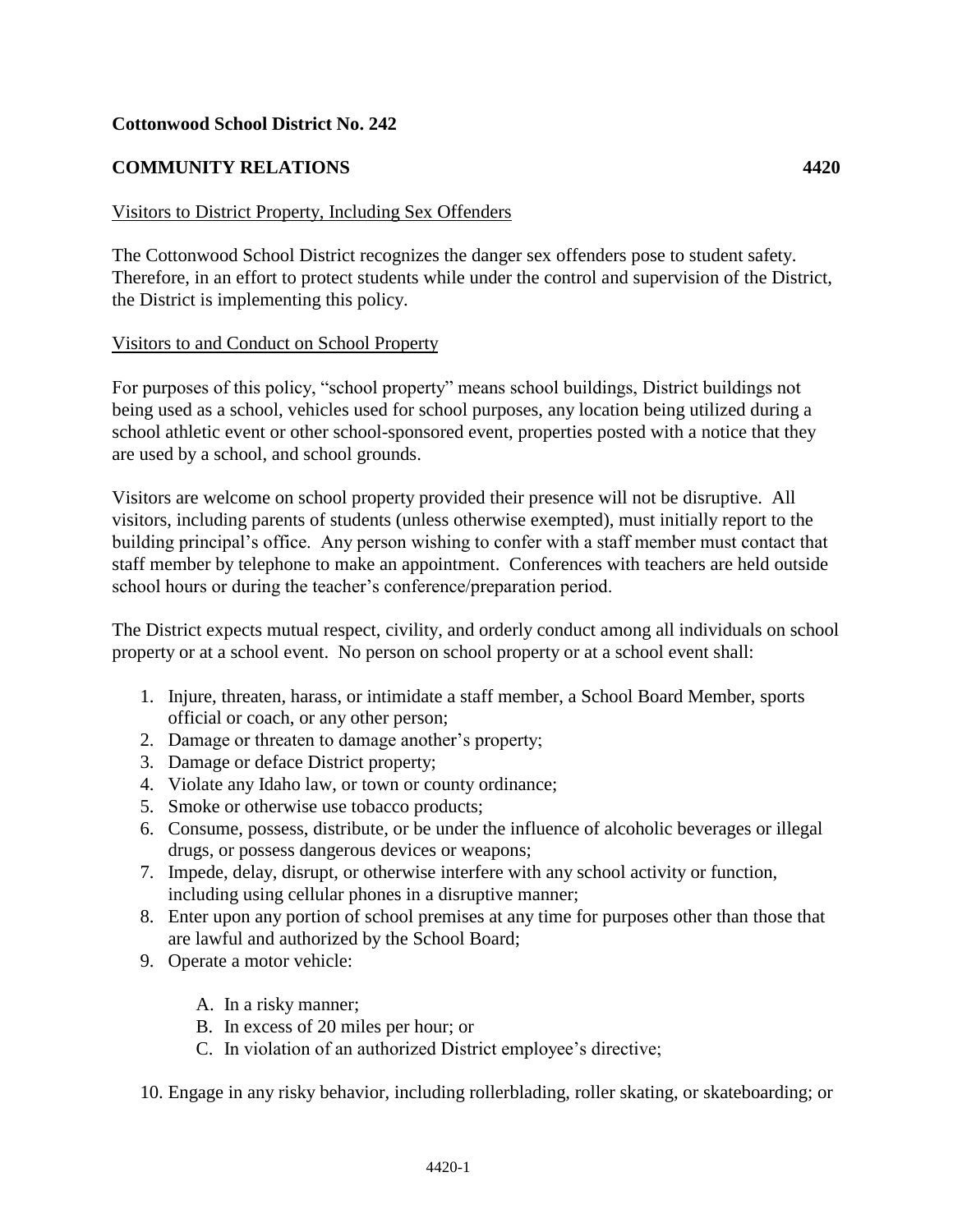11. Violate other District policies or regulations, or an authorized District employee's directive.

## Convicted Sex Offender

State law prohibits a person who is currently registered or is required to register under the sex offender registration act to:

- 1. Be on or remain on the premises of a school building or school grounds, or upon other properties posted with a notice that they are used by a school, when the person believes children under the age of 18 years are present and are involved in a school activity or when children are present within 30 minutes before or after a school activity;
- 2. Loiter on a public way within 500 feet of the property line of school grounds or a school building when children under the age of 18 years are present;
- 3. Be in any vehicle owned, leased, or contracted by a school to transport students to or from school or school-related activities when children under the age of 18 years are present in the vehicle; or
- 4. Reside within 500 feet of a school, measured from the nearest point of the exterior wall of the offenders' dwelling unit to the school's property line, unless the person's residence was established prior to July 1, 2006.

All notices posted as required by Idaho Code, shall be at least 100 square inches, make reference to I.C. § 18-8329, include the term "registered sex offender" and be placed at commonly used entrances to the property.

#### Sample Posted Notice

"This property is used by or as a school. Pursuant to I.C. § 18-8329, registered sex offenders only have limited rights to enter upon or be near school property. Please contact the school district at (208)962-3971 or your probation/parole officer for more information."

Provided, however, section numbers 1 and 2 immediately above shall not apply when the person:

- 1. Is a student in attendance at the school; or
- 2. Resides at a State licensed or certified facility for incarceration, health care, or convalescent care; or
- 3. Is exercising his or her right to vote in public elections;
- 4. Is taking delivery of his or her mail through an official post office located on school grounds;
- 5. Has contacted the District Office annually to obtain written permission from the District to be on the school grounds or upon other property posted with a notice that the property is used by a school; or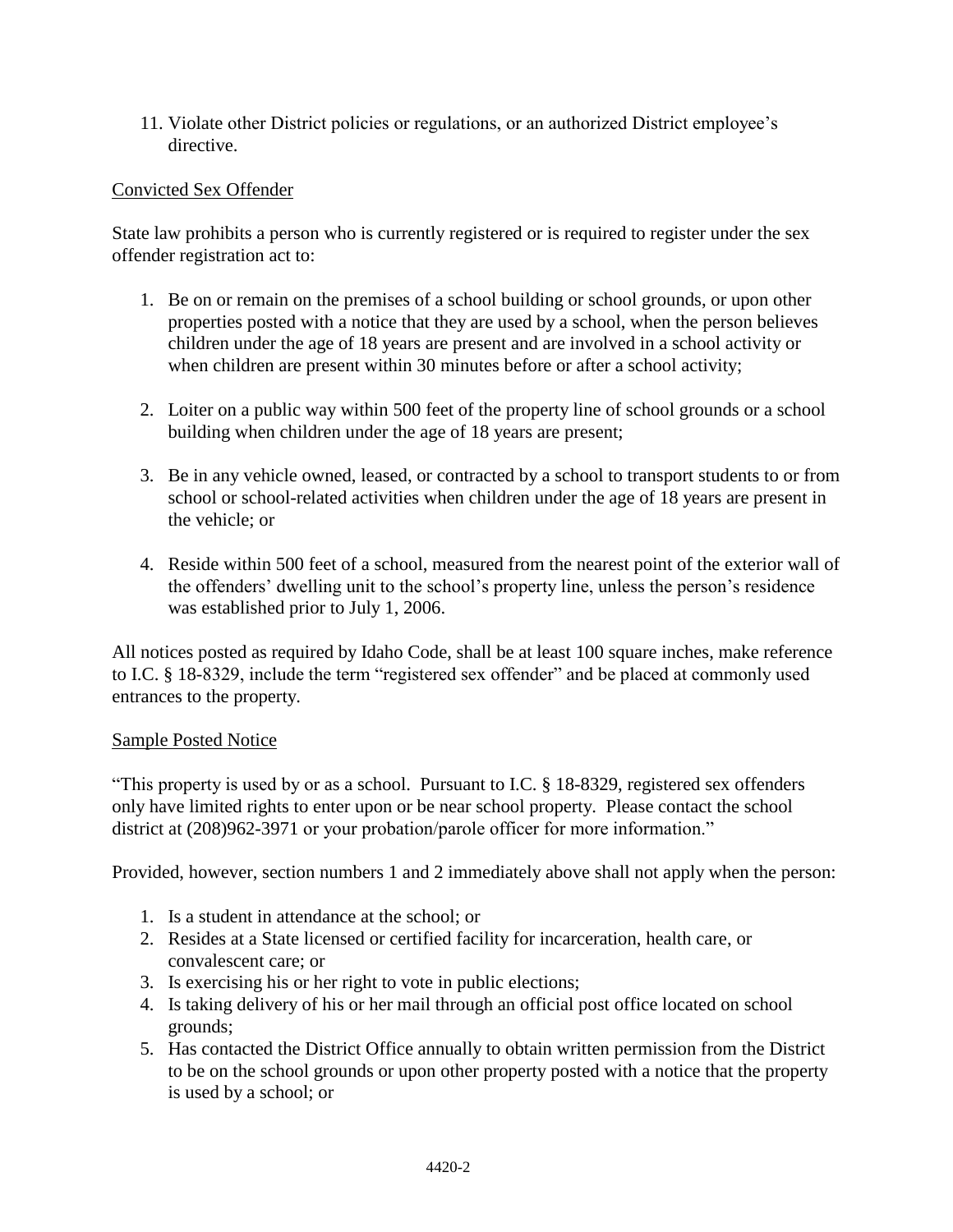6. Stays at a homeless shelter or resides at a recovery facility if such shelter or facility has been approved for sex offenders by the county sheriff or municipal police chief.

# **[Note: These provisions are required for an individual who is dropping off or picking up a student and is the student's parent or legal guardian; is attending an academic conference or other scheduled extracurricular event; or is temporarily on school grounds, during school hours, for the purpose of delivering mail, food, or other items.]**

An individual seeking written permission as outlined above must contact the District at least 10 work days prior to the first visit. In determining whether to grant written permission as provided above, the District may, in its discretion, consider the nature of the offense committed, the time since an offense has been committed, the safety of the students, the likely disruption caused by the individual's access to the property, or any other factor. The District will provide a response to the requesting individual within seven days of receipt of the request.

## Sex Offender Registry Notification

The Superintendent or his or her designee shall request notification of registered sex offenders in the same or contiguous zip codes as any school within the District. The request can be made to either the Idaho State Police, the local Sheriff's Department, or the Idaho State Superintendent of Public Instruction. Such request and notification shall be made in accordance with Idaho Code. The information in the sex offender registries is for purposes of protecting the public. It is not to be used for the purpose of harassing or intimidating anyone.

## **Staff Notification**

At a quarterly meeting, the building principal shall disseminate sex offender registry information received. The principal shall inform staff of the roles and responsibilities of staff in dealing with instances of convicted sex offenders on school property, including, but not limited to, sex offenders on school property without approval, and/or if a staff member is the school official assigned to escort the sex offender.

When sex offender registry information is disseminated by the principal, it shall include a notice that such information should not be shared with others and may only be used for the purposes discussed in this policy and in accordance with Idaho Code. Employees who share registry information with others may be disciplined.

## Enforcement

Any staff member may request identification from any person on school property. Any staff member shall seek the immediate removal of any person who refuses to provide requested identification.

As circumstances warrant, the District's administrators shall take appropriate action to enforce this policy. Violations will be handled as follows: